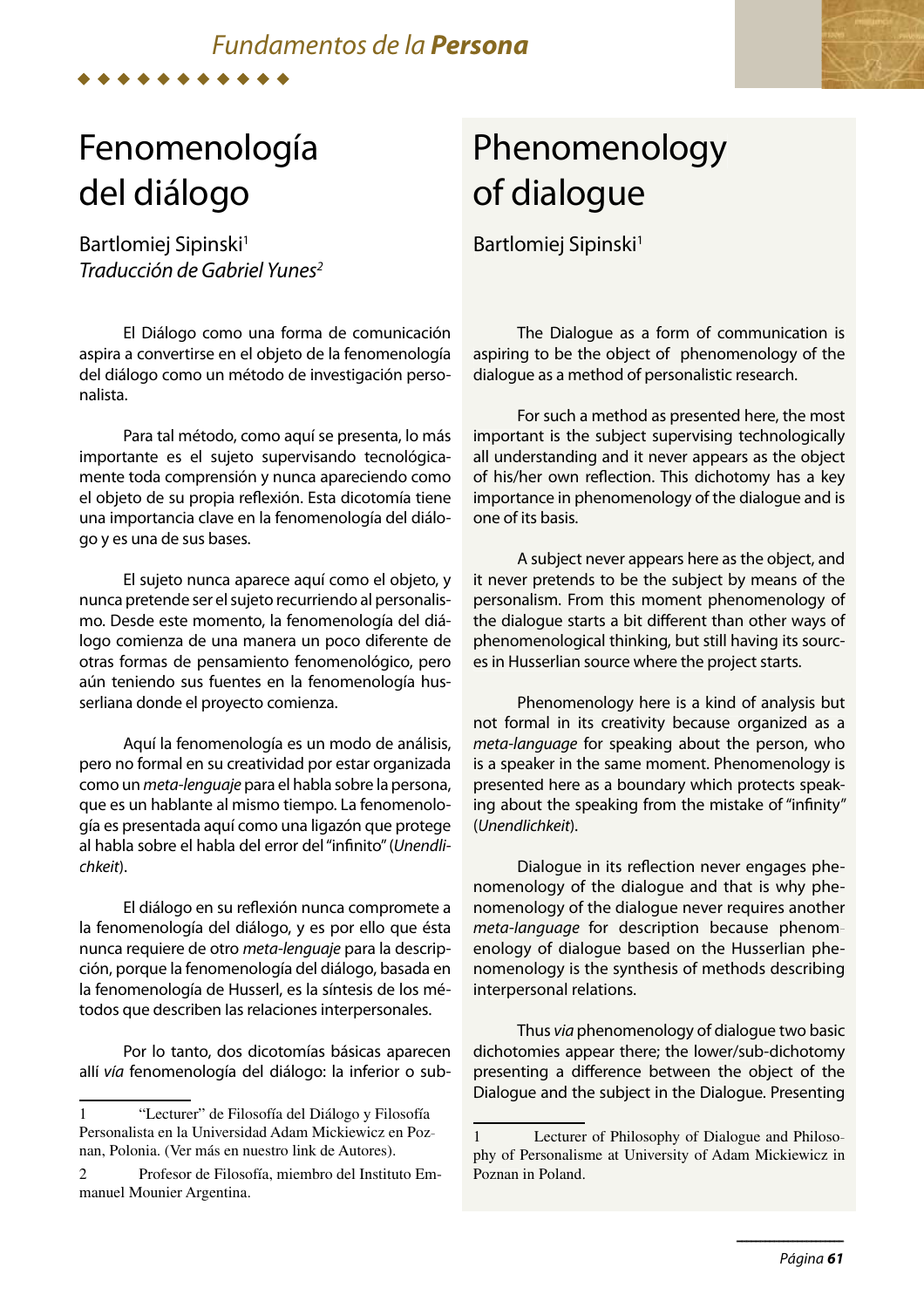dicotomía presenta una diferencia entre el objeto del Diálogo y el sujeto en el Diálogo. Para este tipo de fenomenología, la meta a la que apunta es la presentación del objeto como una solidaridad consensual. El sujeto en el Diálogo es por supuesto la Persona, la cual únicamente es posible en el Diálogo como un ambiente dialógico, y hablar sobre la Persona es hacerlo en la perspectiva de la presencia en el Diálogo y usando lenguaje dialógico.

Hablar sobre la persona como una habla a la persona es también posible sólo en el Diálogo porque sin él no hay ni Persona ni subjetividad, sólo queda el objeto que puede ser categorizado y definido de una manera simple.

Debe ser recordado aquí que el ambiente dialógico del Diálogo tiene su propia "definición" de la Persona, que en el diccionario de la fenomenología del diálogo es llamada una "definición negativa", lo que quiere decir que la Persona es no-definida, sugerencia también de la filosofía de Emmanuel Mounier. El objeto es definido de muchas maneras, por lo tanto definir el sujeto/Persona es cambiar la subjetividad en objetividad, y aun cuando se mantenga cualquier tipo de subjetividad tiene todavía un carácter alternativo.

La segunda dicotomía, la superior, es la diferencia entre dos sujetos: el sujeto de la fenomenología del diálogo y su sujeto supervisando el Diálogo.

El sujeto lleva directo al asunto de las relaciones para la investigación fenomenológica. El caso es completamente diferente cuando se muestra el sujeto de la fenomenología del diálogo. No hay que caer en la confusión de creer que la Unendlichkeit debe ser claramente comprendida, pero que, no obstante, indicar la diferencia entre el sujeto de la fenomenología del diálogo y el sujeto del Diálogo constituirá una categorización, y durante la siguiente etapa cambiará en un completo sistema categorizador que defina a todo, incluso a la Persona.

Esto se presenta como un error de esta manera de pensar. Aquel momento lleva a otra solución y dimensión de la investigación fenomenológica/dialógica. La identificación de estos dos sujetos diferentes protegerá de la degradación a la idea fenomenológica del Diálogo y el "compromiso". La fenomenología del diálogo es también parte de la comprensión dialógica de la subjetividad y la confirmación de la idea dialógica de la solidaridad consensual.

object is the presentation of consensual solidarity as an aim of this kind of phenomenology. The subject in the Dialogue is of course the Person who is only possible in the Dialogue as a dialogic environment and speaking about the Person is speaking in the perspective of presence in the Dialogue and using dialogic language.

Speaking about the person as a speaking to the Person is also possible only in the Dialogue because without the Dialogue there is neither the Person nor subjectivity, but just the object which can be categorized and defined in a simple way.

It should be remembered here that the dialogic environment of the Dialogue has its own "definition" of the Person who in the dictionary of phenomenology of dialogue is called a "negative definition", which means that the Person is undefined, what suggests also Emmanuel Mounier in his philosophy.

The object is defined in many ways, therefore defining the subject/Person is changing subjectivity into objectivity, and still if maintaining any subjectivity it has an alternative character.

The second dichotomy; the upper-dichotomy is the difference between two subjects; subject in phenomenology of the dialogue and its subject supervising Dialogue.

Subject leads straight into the matter of relations for phenomenological research. The case is completely different at the moment of showing the subject of the phenomenology of the dialogue. Not to make a mistake of Unendlichkeit it has to be clearly understood but on the other way indicating a difference between the subject of phenomenology of the dialogue and the subject of the Dialogue will constitute categorization, and during the next step there will change into whole categorizing system defining everything including the Person.

This appears as a mistake of this way of thinking. That moment leads to another solution and dimension of phenomenological/dialogic research. The identification of these two different subjects will protect from the degradation of the phenomenological idea of the Dialogue and the "engagement". Phenomenology of the dialogue is also part of dialogic understanding of subjectivity and the confirmation of the dialogic idea of consensual solidarity.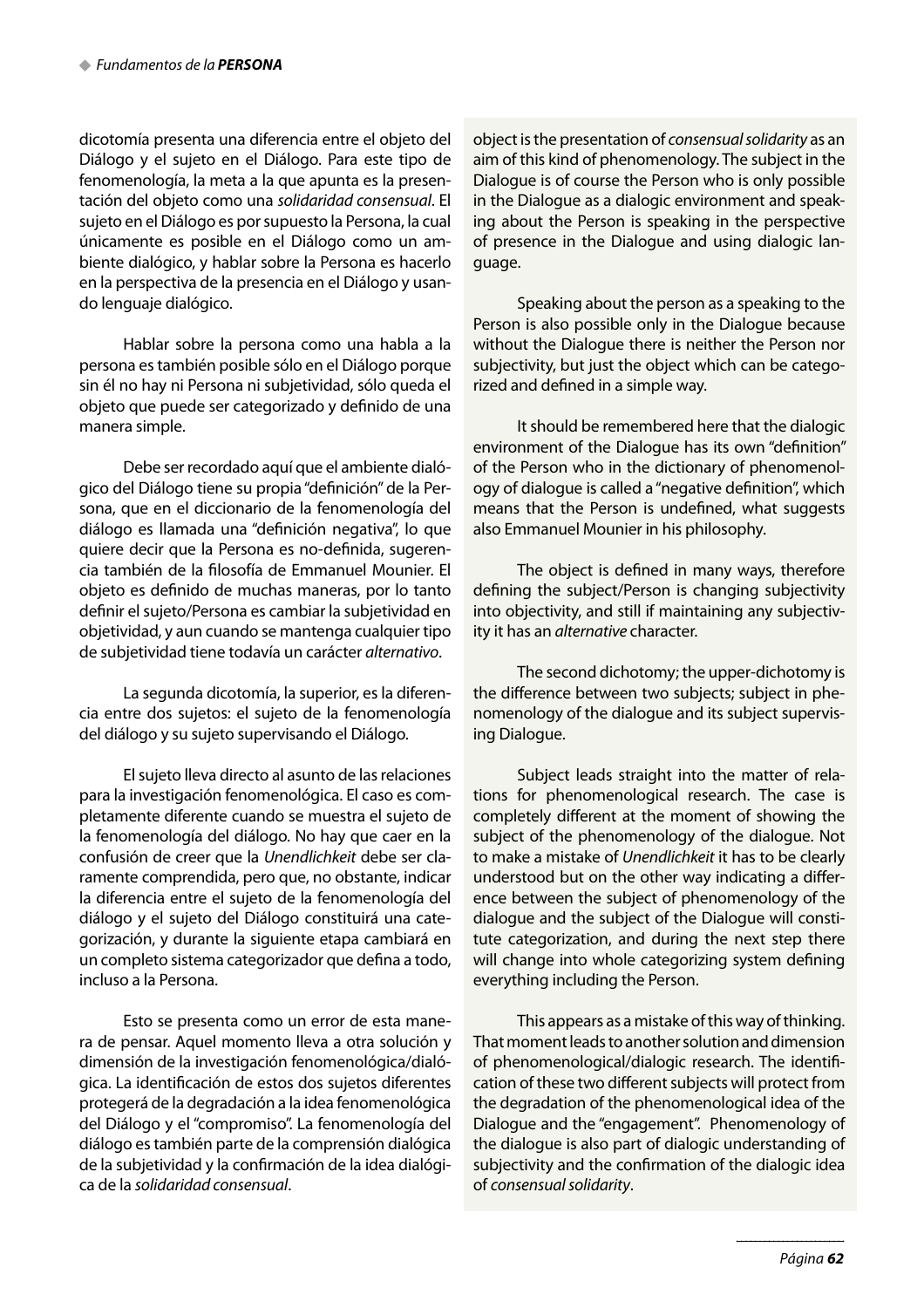Esto también puede ser llamado una hermenéutica dialógica, porque un sujeto -la persona presente en el Diálogo- es el sujeto del Diálogo y el sujeto de la fenomenología del diálogo, lo que puede ser descubierto como una forma dialógica de pensar basada en un "círculo hermenéutico", bien conocido por la hermenéutica de Hans Georg Gadamer.

También de la hermenéutica vienen inspiración e influencia para la fenomenología del diálogo, y se hacen muy claras en este momento, especialmente en la idea del compromiso. Dos maneras de pensar sustentan a la fenomenología en este proyecto: un personalismo y una hermenéutica de la existencia.

Comprender el Diálogo es comprometerse en el Diálogo como Persona (personalismo), así que es imposible hablar sin el conocimiento de la expresión dialógica (hermenéutica).

## **¿Qué lleva al compromiso en el Diálogo?**

La fenomenología del diálogo como un intento de responder esa pregunta luego de Arthur Schopenhauer, Max Scheler y, finalmente, Karol Wojtyla sigue vía una dirección dialógica de empatía, lo que en ella misma y su proyecto personalista es la reducción emocional. Y la empatía aquí no es sólo la imaginación familiar del dolor, felicidad, tristeza o cualquier otro sentimiento de algún otro ser humano. Este tipo de empatía es nada más que sólo una observación que da propuestas científicas a la psicología y a otras muchas categorizaciones.

La fenomenología del diálogo requiere de algo más, esto es inaceptable para el Diálogo.

La proposición de la fenomenología es siempre ver una esencia por la reducción, y la misma situación se encuentra en el área de la fenomenología del diálogo.

La reducción de tipo husserliana parece ser la posibilidad de suspender la subjetividad antes de que cambie en objetividad. Recordando a René Descartes, pero en su inversión: "Existo, luego pienso", lo que lleva a Jean-Paul Sartre y a la idea de "la existencia antes de la esencia", es posible mostrar una diferencia entre esa metodología y los métodos de la fenomenología del diálogo.

This can be called a dialogic hermeneutics because one subject -the Person present in the Dialogue-, is the subject of the Dialogue and the subject of phenomenology of the dialogue, what can be discovered as a dialogic way of thinking based on a "hermeneutic circle", well known from the hermeneutics of Hans Georg Gadamer.

Inspiration and influence for phenomenology of the dialogue comes also from hermeneutics and it becomes very clear at this moment, especially in the idea of engagement. Two ways of thinking are supporting phenomenology in this project; this is a personalism and hermeneutics of existence.

To understand the Dialogue is to be engaged in the Dialogue as the Person (personalism), so it is impossible to speak without the knowledge of the dialogic phrase (hermeneutics).

## **What leads to engagement in the Dialogue?**

Phenomenology of dialogue as an attempt to answer that question after Artur Schopenhauer and Max Scheler, finally Karol Wojtyla, it follows via dialogic course of empathy what in phenomenology of dialogue and its personalistic project is emotionalistic reduction. And empathy here is not just colloquial imagination of the pain, happiness, sadness or any other feeling of some other human being. This kind of empathy is nothing more than just an observation giving scientific suggestions to psychology and many other categorizations.

Phenomenology of the dialogue requires something more, this is unacceptable in the Dialogue.

The proposition of phenomenology is always seeing an essence by the reduction and the same situation appears in the area of phenomenology of the dialogue.

Reduction in the Husserlian type seems to be the possibility of suspending subjectivity before it changes into objectivity. Reminding Rene Descartes but in inversion: "I am, therefore I am thinking", which leads to Jean Paul Sartre and the idea of "existence before an essence", it is possible to show a difference in that methodology and in methods of phenomenology of the dialogue.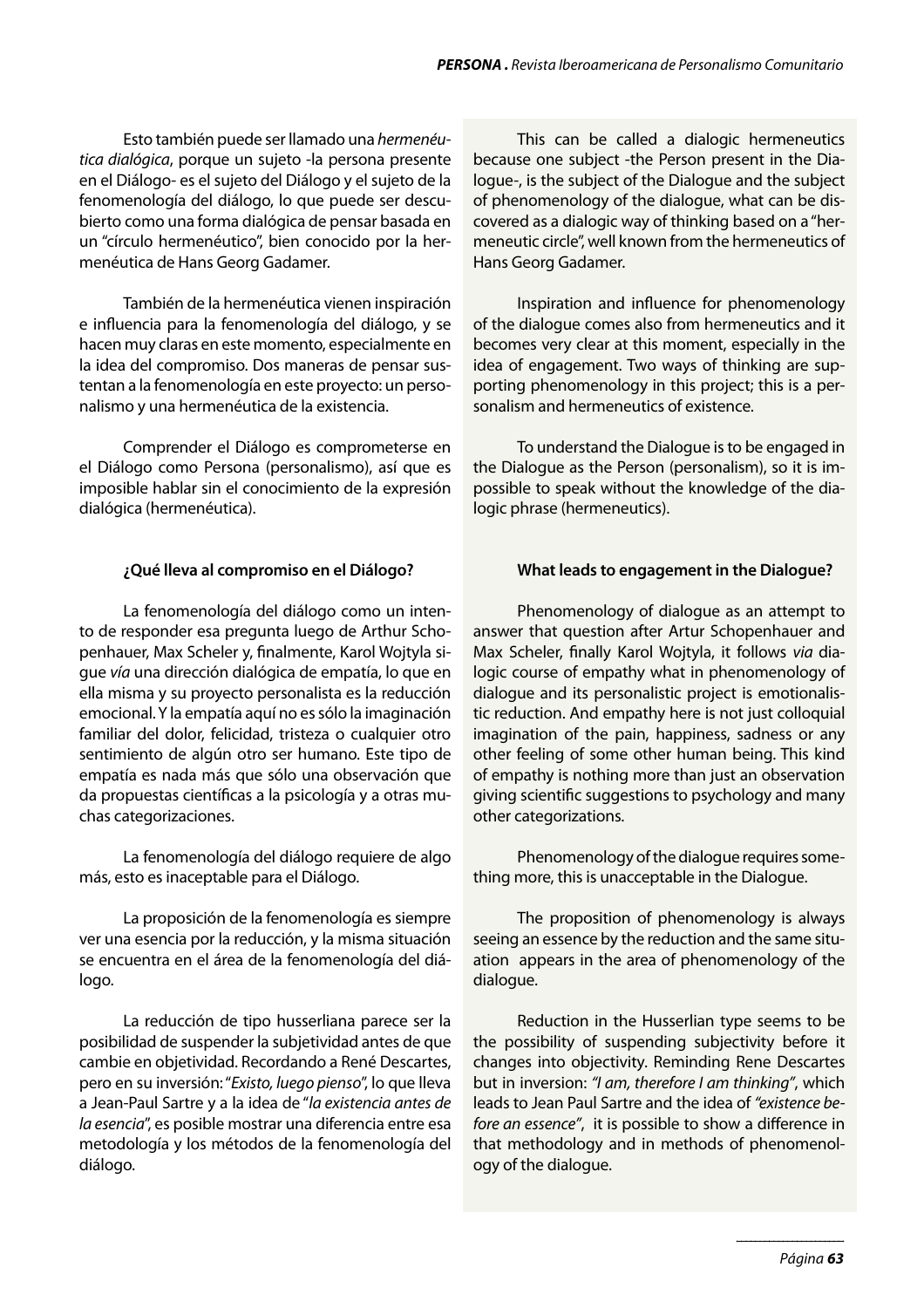La reducción, de ser sólo posible, debería involucrar todos estos elementos, incluso la alternativa que aparece entre existencia y esencia. En ese momento habría un ser a priori con una idea/esencia a posteriori del Otro, el cual es una definición, o un a priori -un eidos fenomenológico con una existencia a posteriori con su aspecto ideológico. Lo que se presenta aquí es el eterno conflicto entre el materialismo y el misticismo, el realismo y el idealismo.

La fenomenología del diálogo es un intento de mantenernos alejados de todos estos antagonismos y de ofrecer una forma de mirarlos desde la perspectiva fenomenológica. Su carácter, no obstante, hace una rigurosa separación de la Persona de su estructura circundante -llamada por Edmund Husserl Lebenswelt (mundo de la vida).

La reducción sugerida por la fenomenología del diálogo no es la típica reducción fenomenológica, sino un momento de participación en la reducción sin ser reducido al mismo tiempo.

La empatía en la fenomenología del diálogo con su carácter específico cambia de sólo un sentimiento a una comprensión del Otro (Persona), el cual no es un objeto de la percepción por verificación empírica, imaginativa, o, finalmente, la idealización del modo propuesto por David Hume con un significado totalmente diferente de la comprensión en virtud de la empatía. Este movimiento es una inversión de la forma teorética de relación entre sujetos donde la comprensión de sí es ser primero cogito, que significa una relación con el ego comprendiendo los propios sentimientos, y donde el siguiente paso es la confrontación con un ego cogito diferente, lo cual equivale a un esfuerzo por comparar un "Yo" con un posible "Tú".

El Diálogo también necesita la comprensión de sí, porque de otro modo sería auto-destrucción esquizofrénica y el quiebre de la subjetividad en formas de la objetividad del mundo circundante. La comprensión de sí en el Diálogo es también diferente. No está basada en el soledad solipsista del cogito y es más que sólo un cogito.

El reconocimiento del Otro está sincronizado con el descubrimiento de la subjetividad del cogito y el abandonar una situación donde "Yo" es el sujeto de "Yo mismo". Desde este momento crucial comienza la relación llamada Diálogo -la comprensión del Otro como Persona.

Reduction, if only possible, should concern all these elements, also the alternative between existence and essence. At the moment there is a priori being with a posteriori idea/essence of the Other which is a definition, or a priori -phenomenological eidos with a posteriori existence with its ideological shape. Presented here is the eternal conflict between materialism and mysticism, realism and idealism.

Phenomenology of dialogue is an attempt to keep away from all these antagonisms and offers a kind of watching it from the phenomenological perspective. Its character however makes righteousness separation of the Person from surrounding structure -called by Edmund Husserl Lebenswelt.

Reduction suggested by phenomenology of the dialogue is not a typical phenomenological reduction but a moment of participation in the reduction without being reduced at the same time.

Empathy in phenomenology of dialogue with its specified character changes from just a feeling, into understanding the Other (Person), who is not an object of perception by empirical verification, or imagination and finally idealization by the way proposed by David Hume but in a completely different meaning of understanding by means of empathy. This movement is an inversion of theoretical form of relationship between subjects where self- understanding as being at first cogito, which means relation with ego understanding own feelings, and the next step is a confrontation with different ego cogito, which gives an effort of comparing "Me" with possible "You".

Dialogue also needs self-understanding, because on the other way it would become schizophrenic self destruction and breaking subjectivity into objective forms of surrounding world. The self-understanding in the Dialogue is also different. It is not based on solipsistic loneliness of cogito and it is more than just a cogito.

The recognition of the Other is synchronized with the discovery of subjectivity of cogito and leaving a situation, where "I" is an subject of "Me". From this turning point a relation called Dialogue starts -understanding the Other as the Person.

But how does it works if its uprightness is based on the emotionalistic reduction? And where the crucial point which decides on the character of dialogical